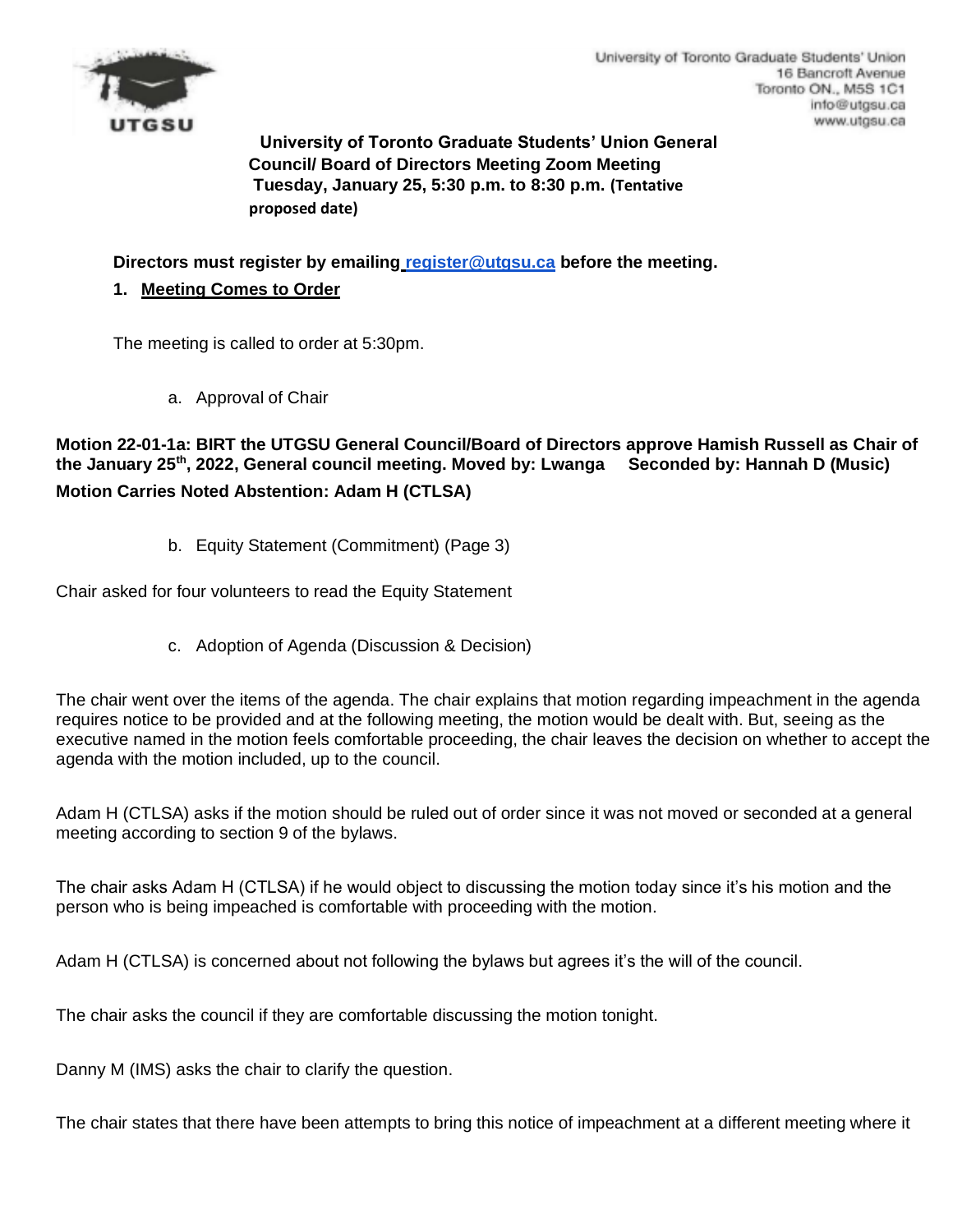was inappropriate and the materials regarding the impeachment have been circulated and sent to everyone already. Bylaw 9 requires that notice be provided in order to provide council and the person being impeached with the opportunity to prepare a defense. The chair suggests that since information has been shared already, the motion can be discussed at the meeting today. But leaves that the decision to council.

Danny M (IMS) suggests that he's comfortable addressing the motion today and asks how to proceed.

Chair clarifies that the agenda needs to be adopted but if council wanted to address the motion at the next meeting, the agenda could be amended.

### **Motion 22-01-1b: BIRT the UTGSU General Council/Board of Directors adopt the January 25, 2022, meeting agenda as presented or amended. Moved by: Kristen M () Seconded by: Lawson G (GESA) Motion Carries with opposition and abstentions.**

d. Seating Guests and Media

The chair asks guests and media to identify themselves in the meeting.

**Motion 22-01-1c: BIRT the UTGSU General Council/Board of Directors move to seat all guests and media with speaking rights. Moved by: Christiana M (Linguistics) Seconded by: Dominic P (Comp Lit) Motion Carries**

e. Approval of Minutes from the November 23, 2021, Meeting

**Motion 22-01-1d: BIRT the UTGSU General Council/Board of Directors approve the minutes from the November 23, 2021, meeting. Moved by: Selin K (Political Science ) Seconded by: Kirsten (Chemistry) Motion Carries**

### **2. Reports**

### a. Executive Committee Reports (Information & Decision)

Danielle K (AFC 3&4) has been working with the emergency food bank following the AGM motion to fund them. Moving towards creating a long-term partnership with them as well as getting them funding from SPS. There have been meetings with grad minds and the Career Development Centre to provide stakeholder feedback and partnerships to deal with food insecurity.

June L (Finance) has wrapped up the Black Graduate Student Excellence Bursary and the Graduate Development Community fund. There were a number of applicants and winners will be decided by the end of February. The Student Conference Bursary is currently open and applications are available on the UTGSU website. Following the AGM motion to spend \$250,000 to set up new grants and bursaries for students in case of emergency, currently looking for areas to allocate the funds like into housing, resources for computers and are opening to have a draft of MOUs and bursaries by late February to early March. If anyone has ideas, June has requested they reach out to her via email.

Dhanela S (AFC 1&2) has been doing a lot of advocacy work with students related to appeals their facing in their departments or regarding their return to their programs. They have been working on campaigns for the month of February and March by collaborating with the various caucuses and committees on a virtual program in February focusing on equity serving groups as well as a International Women's Day programming.

Justin P (EC) spoke about a recent multi-year partnership with the Canadian Students for Sensible Drug Policy Toronto who organized on the cops off campus campaign. They spoke about the solidifying the GSU's involvement in various international coalitions that they joined over the last semester. In particular, an organization working on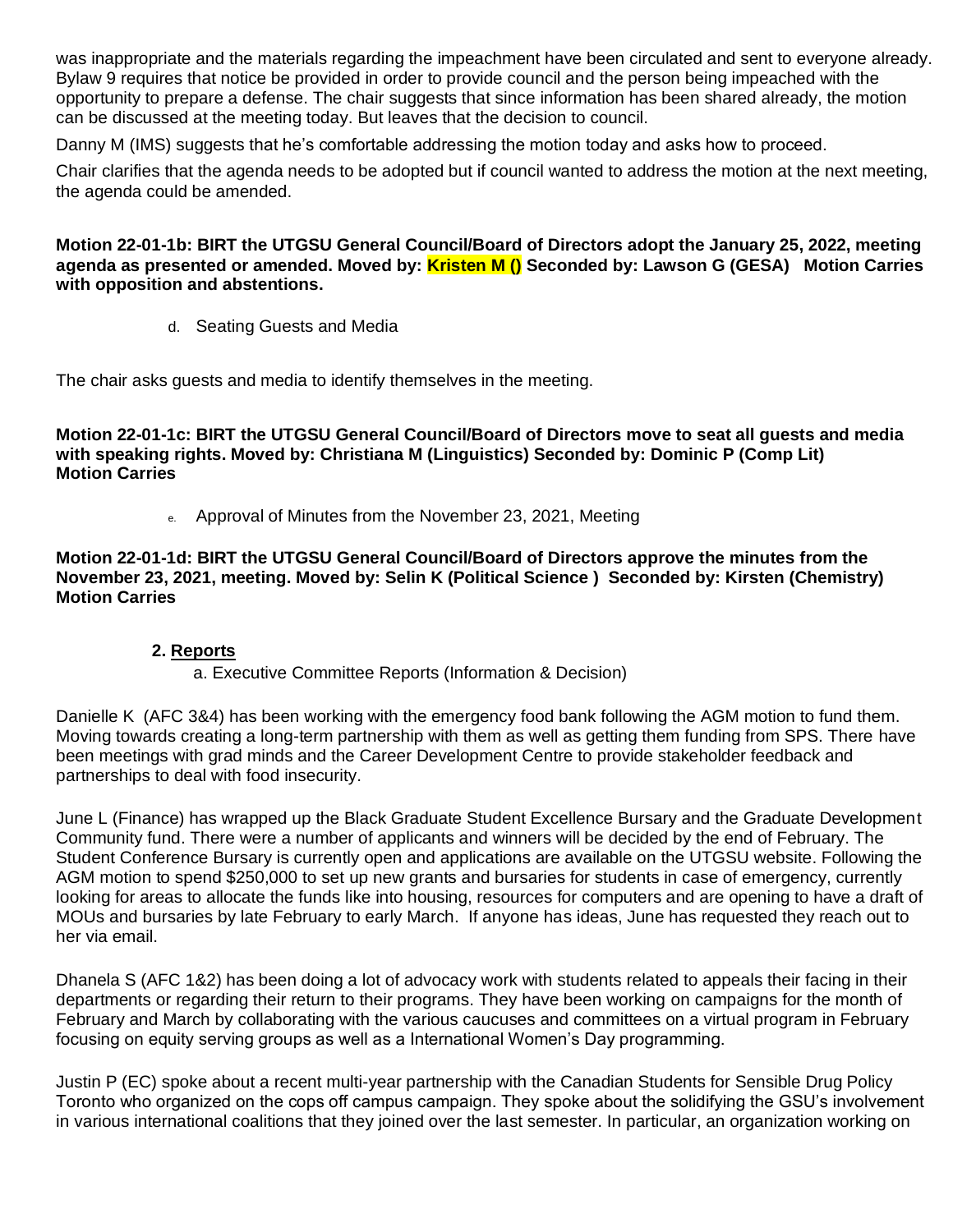unemployment from the Congo reached out about a partnership and the agreement was approved. More information can be found in the report. The Equity and Advocacy Committee continues to work on the campaigns guide. Lastly, the GSU will be participating at the CFS Lobby Weeks both provincially and federally.

Sarah A (IC) has been working on organizing the weekly executive meetings and items related to the general council. They have also been supporting students who have reached out regarding forming their course unions and other student inquiries.

An-Noûra C (CEC) has been sitting on the Community Liaison Committee regarding the new developments occurring on campus as well as sitting on the Student Initiative Fund, and Hart House Committee. They have been working on a housing grad campaign to increase graduate housing in partnership with Danielle K (AFC 3&4) and a provincial election awareness campaign.

Lwanga M (UGC) reported more on the Black Graduate Excellence Bursary. The deadline was extended to January 16 where several applications were submitted, and the vetting process has been completed and submitted to SGS. They will be consulting with Indigenous students and groups on campus for the Indigenous Students Bursary.

The Chair asked if anyone had questions.

Adam H (CTLSA) states they have a question regarding the Internal Commissioners Report but due to an ongoing no-contact request would like to pose the question to the Executive Committee. On the final page of the report, item 9, they read the statement verbatim regarding the emails from Adam Hill to the commissioner. They asked if primary counsel referred to Matthew Joseph, legal counsel to the GSU.

The Chair said it was up to the discretion of the executives whether they wanted to answer

Adam H (CTLSA) adds that if no one will answer the question for legal reasons they would like it noted in the minutes that the motions which alleged non-compliance with the Ontario Corporations Act and the Canada Not-for-Profit Corporations Act were ruled out of order by legal counsel without communication to Adam H from legal counsel.

### **Motion 22-01-1e: BIRT the UTGSU General Council/Board of Directors accept the Executive Committee reports for January 25, 2022. Moved by Hannah (Music) Seconded: Kristen T (Slavic Languages) Motions Carries with noted abstention from Adam H (CTLSA)**

### b. Course Unions (Information & Discussion)

The Chair asked if anyone had any report, they wanted to share from their course unions.

The Chair notes that they notice people wanting to enter the meeting but further guests will not be admitted at this time unless it's council members arriving late.

Joel (SJE) noted an observation that the constitution for the course union is still not linked to the main website for the UTGSU. They asked if someone could attend to that. Sarah A (IC) asked for an email to be sent with the updated constitution to be add onto the website.

Adam H (CTLSA) point of order regarding late guests. States that members who would like to listen should not be excluded.

The Chair responds that all guests are seated at the beginning of the meeting, otherwise separate motions will need to be done to seat guests at later stages. To their knowledge, that has not been the process in the past.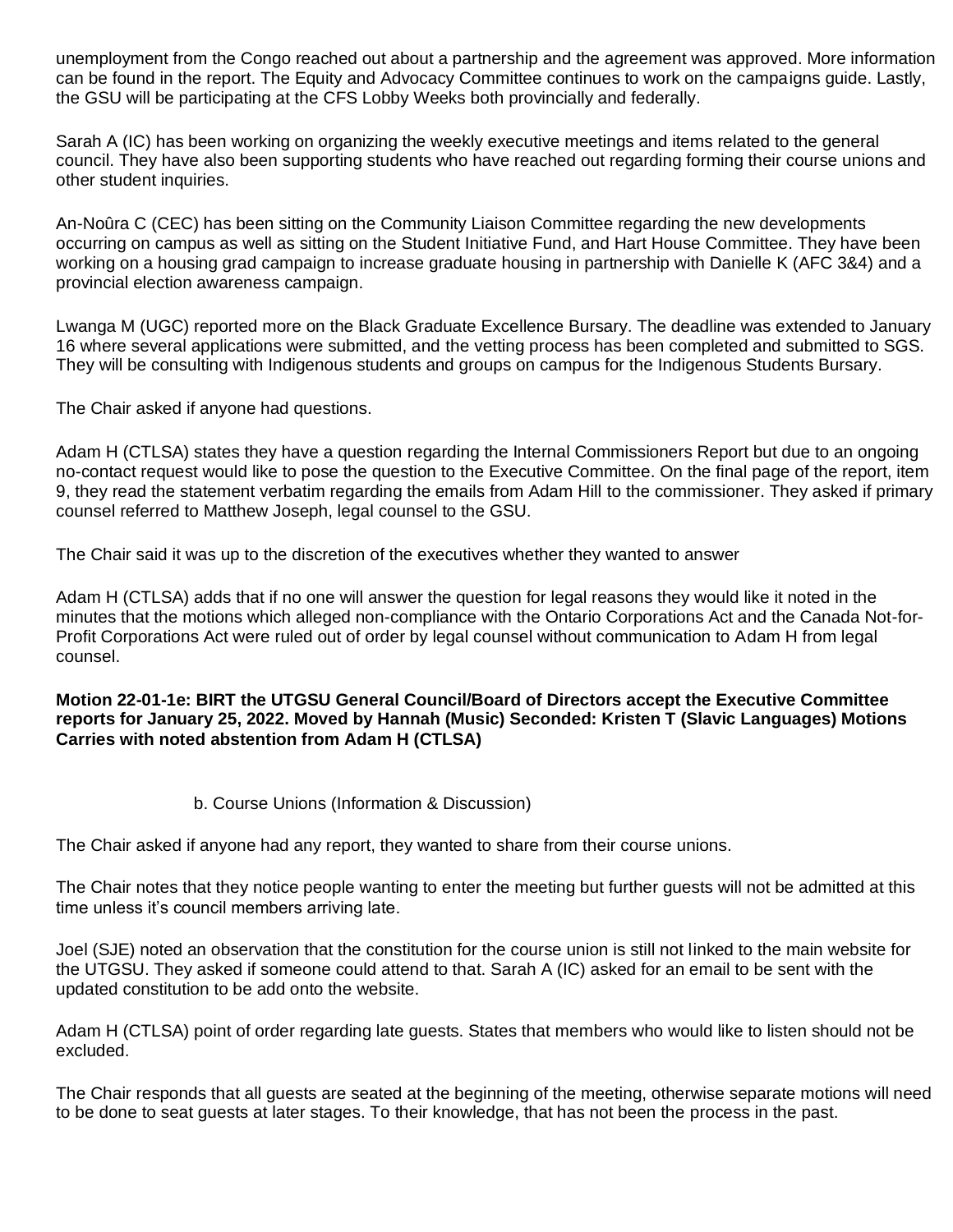Adam H (CTLSA) states that access need have to be respected and not everyone can be present at the start of the meeting.

The Chair responds that if someone would like to be a guest at the meeting, they need to be present at the beginning to be seated.

Adam H (CTLSA): states that being seated guest for speaking rights is different than members who would like to observe the meeting.

The Chair says they will uphold their ruling and go on with the meeting.

c. Standing Committees, Ad-hoc Committees, and Caucuses (Information & Discussion)

No announcements or reports given.

d. Governing Council, Graduate Education Council, CUPE 3902, USW 1998 (Information & Discussion)

No announcements or reports given.

f. Motion to Receive All Other Reports (Decision)

The Chair states that since no reports were received, the meeting will proceed.

### **3. CRO Nominating Committee Update**

Rowan F (Ecology & Evolution) provided an updated. The committee met 3 times and received 3 palliations for CRO. The committee advertised widely on social media and the list serve and they will be extending the deadline to February 4th and hoping to receive more applications.

The Chair clarified that the guests are normally done in the beginning. The chair asks that whoever is posting in the chat to clarify if they are here as a guest since they didn't announce their position when the meeting started. The chair states that this is to ensure that when the meeting goes in-camera, they can identify who is a guest.

Unidentified person: asks who is considered a guest

The Chair responds that a guest is anyone who is not an elected representative or an elected representative of their department. Council members can come in at any point and having voting and speaking rights. The chair asks if anyone is a guest to rename themselves to include guest on their name.

### **4. GSU Building Update**

Danielle K (AFC 3&4) provided an updated on the GSU Building reopening. Stated that due to the latest wave of omicron, the decision on when to reopen has been moved to April 2022. If anyone has any issues, they could email staff or the executive. All services will continue to be virtual.

# **5. EAL Update**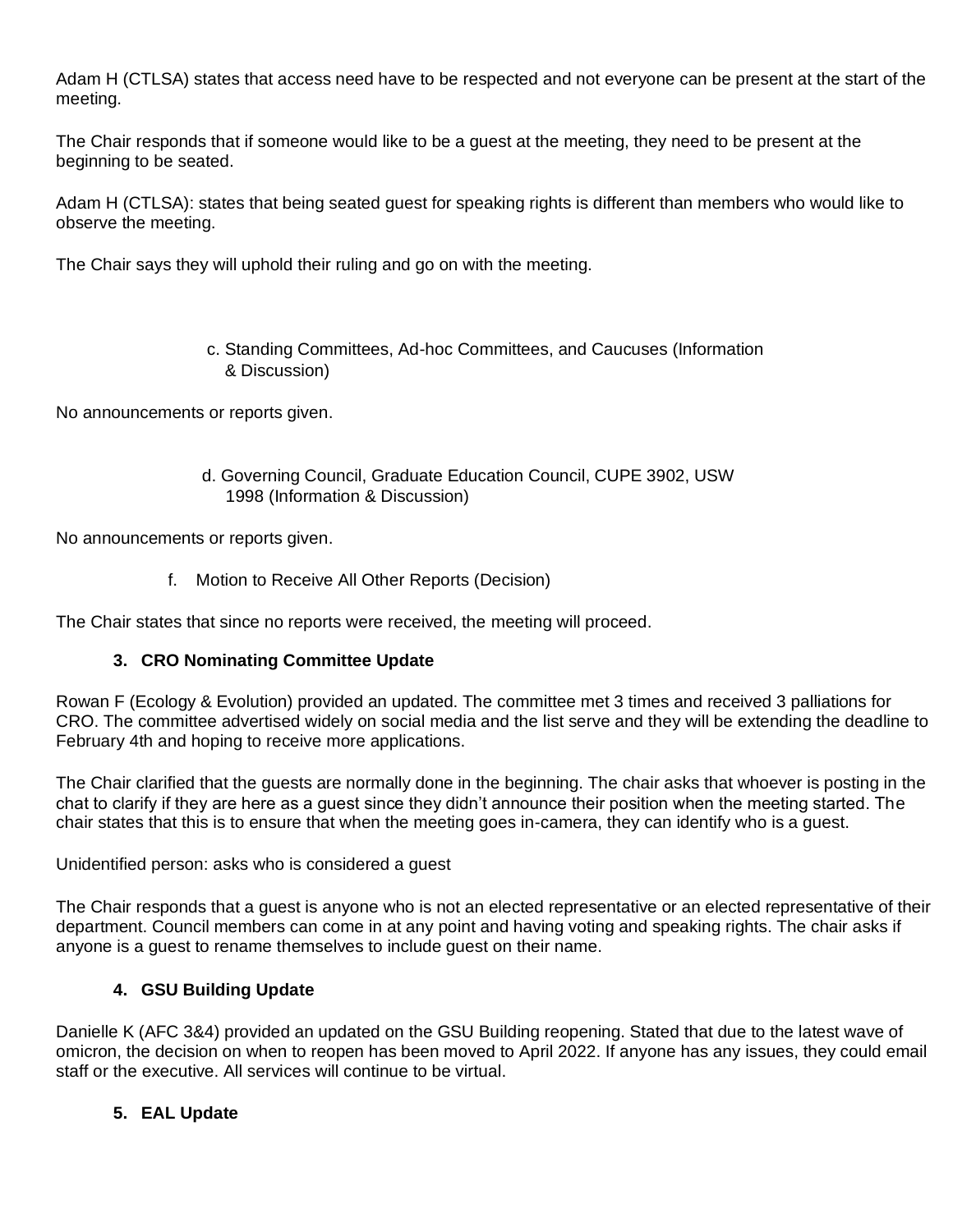Sarah A (IC) gave the update that the former executive member resigned in December due to had some personal reasons.

The Chair clarified the position is appointed and asked if they should elect someone or leave it vacant – and understands the logistical issue doing it at this date and opened the question to the executives for how to move forward.

Sarah A (IC) says that if the election happens, it will need to be done at the next meeting – for the position to start from February to April.

The Chair says that it would be helpful if there was direction from counsel on what to do next.

Robyn (Physics) – asked for clarity about the position.

The Chair clarifies that the position provides an extra helping hand and supports the executive in their work. Council appoints the position so it's up to council to decide what to do.

Sarah A (IC) states that the position will not be there in the future – according to the updated bylaws.

The Chair asked for guidance from what needs to happen and asks if the Executive Director for assistance.

Brie (Executive Director) states that it's on the agenda for council to determine. Brie clarifies that there has not been an EAL since November and the way the current bylaw is written, the position is filled from general membership and elected by general council. So if the council wanted the position filled, they would need to post the position following the meeting today and elect them at the next meeting. The EAL position will start on March 1 until April 30. Brie mentions that in the last semester it took 2 attempts before someone was elected to the position.

The Chair welcomes a motion to discuss the issue.

The Chair clarifies that the motion to waive bylaw needs to pass with consensus

Lamia (GSAS) asks if there is an acting EAL.

The Chair responds that there is none.

Rowan F (Ecology & Evolution) asks for more clarification on the position and if the position is essential. Asks if one of the executives can comment on whether the process and training someone will be more burdensome than having someone in the position.

Danielle K (AFC 3&4) responds that the position is more helpful when they are present for the whole term

Dominic (COMP Lit) suggested that it be noted in the minutes that waiving this bylaw is an exception and special circumstance because the position will no longer exist in a couple of months. Concerned that it's not good practice in general but the decision is being made with specific context.

An-Noûra C (CEC) states that since the beginning of their term there has not been an EAL and things are going smoothly for their position. Speaking from their position, the EAL does not need to be filled right now.

The Chair clarifies that the motion to suspend a part of the bylaws. If the council is in favour, the vote will need to be unanimous with no abstentions. If anyone has any questions, they should feel free to ask them now.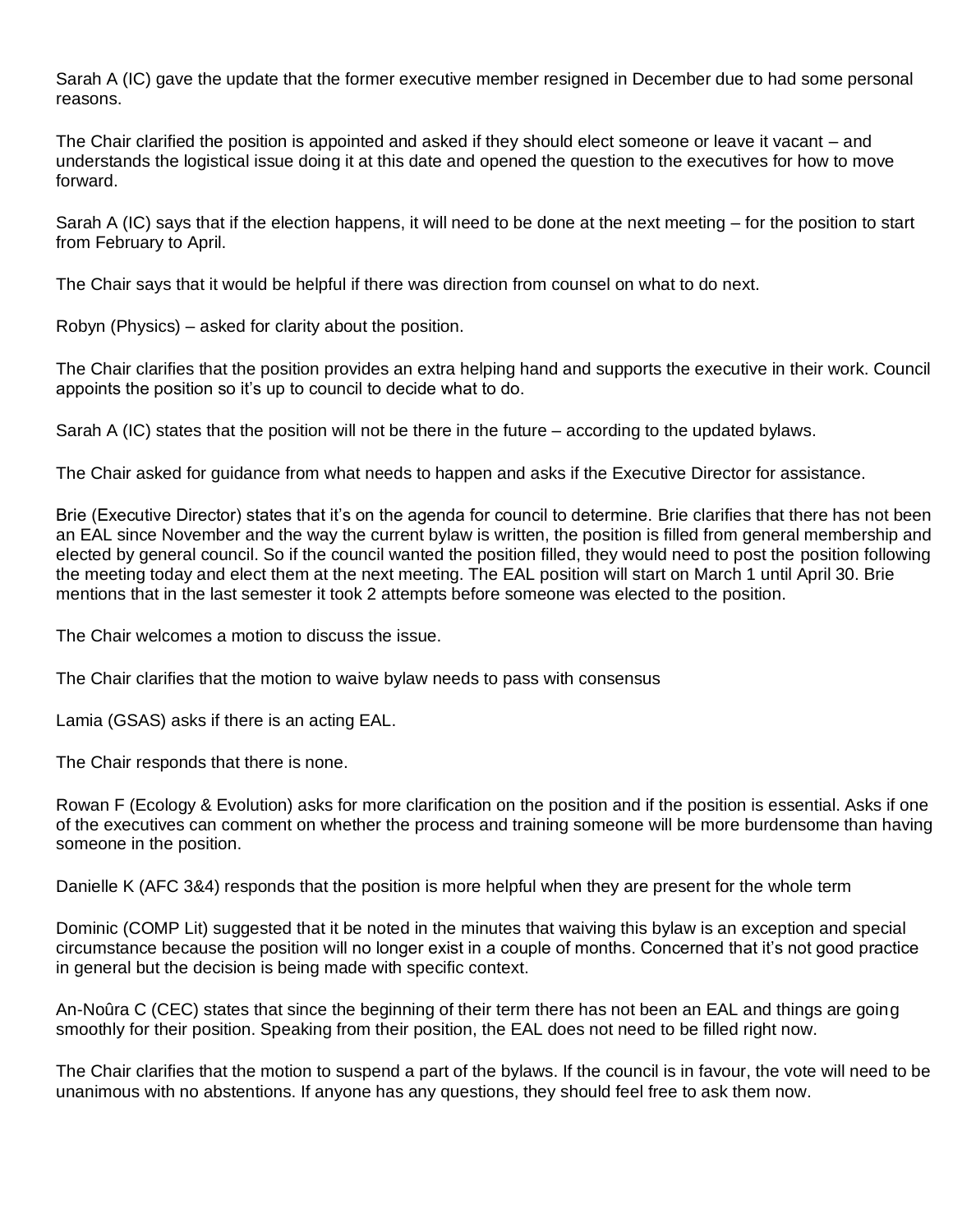The Chair states that the position for EAL will be elected at the next meeting.

#### **Motion 22-01-1f: BIRT the UTGSU General Council/Board of Directors waive/suspend the bylaw around vacancy and leave the EAL position vacant for the reminder of the term. Moved by Rowan F (Ecology & Evolution) Seconded Dominic (Comp Lit) Motion Fails with abstention Adam H(CTLSA)**

Victoria D (IHPME) asks if there is a report about the process of the application for the Black Graduate Excellence Bursary and the role SGS has in the applications or other evaluation teams

The Chair responds that the best time to have raised that question was during the Executive Reports but suggests that if anyone can answer that question or they do so in the chat.

Jordan B (Anthropology) has a point of information regarding seating guests. Asks if there can be a motion to seat guests after the initial motion if they come late. Concerned that the membership under the bylaw should be allowed to attend

The Chair responds that they felt they were suggesting the easiest way to seat guests, which is to do it all at once at the beginning. But is concerned that if people want to come in as guests, the chair doesn't want to cause issues by prohibiting them for entering.

Jordan B (Anthropology) says they are unsure if people still want to come in, but is curious if it's possible for them to do so.

The Chair responds that the meeting is technically a closed meeting that makes exceptions for guests that request it. It's a meeting of council and not a general membership meeting. The meeting is composed of members that are elected by their departments to represent and stand as the Board of Directors for the organization. Since people want to join the meetings, there is a stage to do so. But if there is someone from their department who can't come until later and they would like to have them seated, that motion can be made at any time.

Jordan B (Anthropology) responds that they don't have anyone specifically but was just looking for more information.

The Chair responds that it's the will of the board if they want to seat guests and without that direction from council, they won't be pausing the meeting to seat more guests.

### **6. COVID Update**

Lwanga M (UGC) notifies Victoria D (IHPME) that their email is there if they have any questions or concerns regarding the bursary.

Lwanga M (UGC) provides the University of Toronto's covid update. Monday February 7, the university plans to increase in person teaching and activities, the plan will vary based on local factors. At the various meetings they have brought up the issue regarding the toll the ambiguous plans have had on students. Some undergraduate faculties will deliver their courses as originally planned; programs that include placements may prioritize in person placing while continuing remote instruction for other areas. Campuses, divisions and departments will be reaching out to students with more information. Lwanga notes that these decisions do contradict the advise and statistics released by researchers and professionals. They shared links in the chat and advised everyone share them around broadly. They note that the university has indicated they have a shortage of supply of rapid screening kits but there are plans to prioritize them in higher risk situations. Advises that anyone who is currently enrolled in the University of Toronto's rapid screening program, continue to upload their results. Discussed the UCheck website for students to upload documentation related to proof of vaccination and booster doses for all students with on campus activities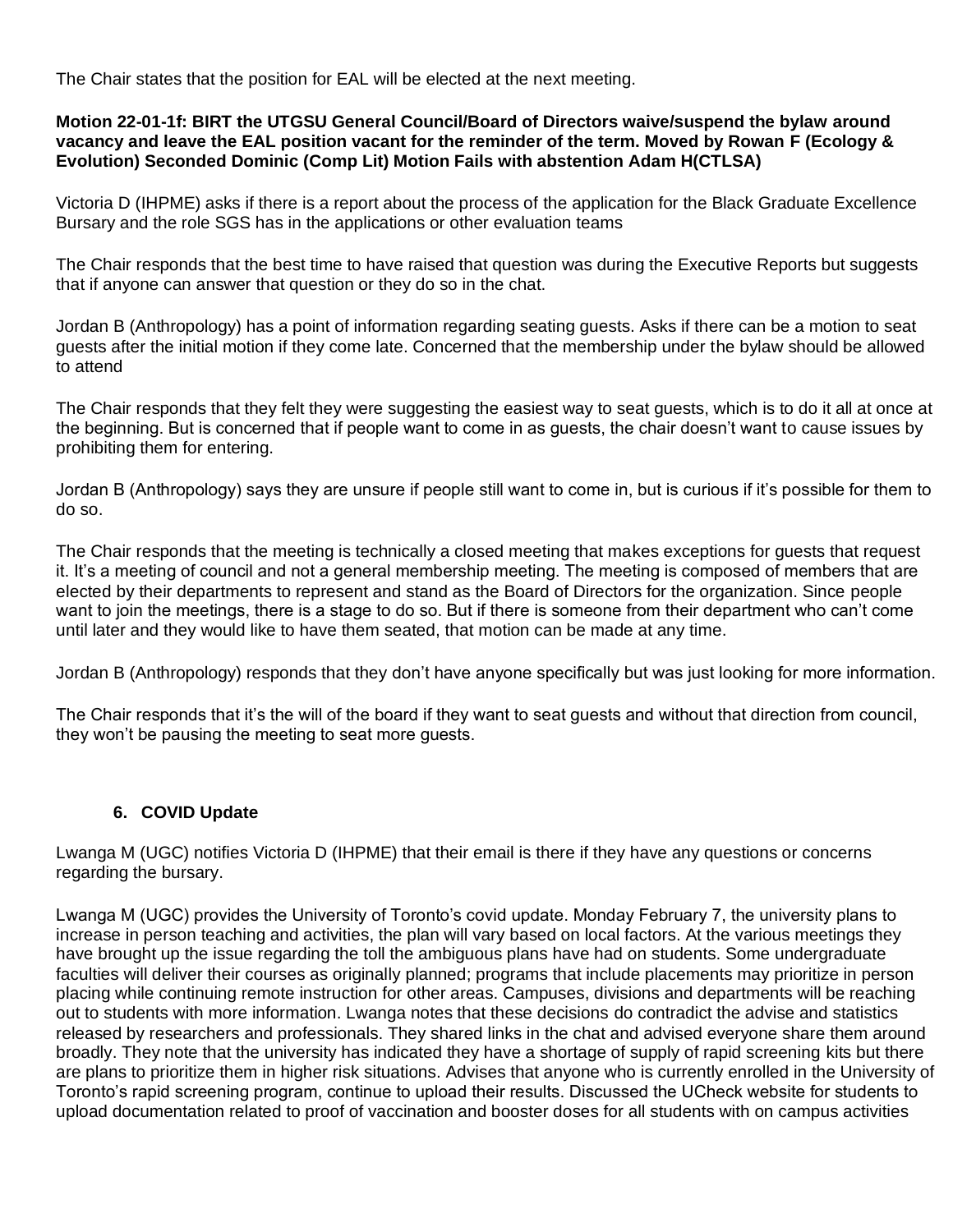not exempting employees. Non-classroom facilities will be open to students to facilitate remote studying and dinning. Libraries are available to members of the university community. If anyone has any questions they should visit the university website or email the executive directly.

The Chair suggests that everyone take a 10 minute break and if anyone has any questions regarding the covid update they can do so after the break.

The meeting will resume at 6:40pm

The Meeting resumed at 6:40pm

# **7. Bylaw Update**

An-Noûra C (CEC) states that the bylaw update is changing the the language from "shall not" to "may be" this allows the committee flexibility to hire a CRO. At the current moment there were not many applications for CRO so the deadline has been extended.

The Chair clarifies that the change in language is only to 9.2.1 and nothing under the second section. Rowan F (Ecology & Evolution) asks if under 9.2.4.3 is a sentence fragment and asks what the end of that sentence should be.

The Chair looks at the bylaws and says that it was just cut off since there was no changes for that section.

Danny B (IMS) asks for clarification on the definition of member.

The chair clarifies that the way the current bylaws read, the CRO must not be a member of the graduate student union at the University of Toronto. This current change in language will allow for the CRO to possibly be a member of the union.

Danny B (IMS) thanks the chair for clarification and knows what to pass along to their department.

Adam H (CTLSA): seeks clarification on the bylaw change. If these are new bylaws that come into effect on May 1, than the language needs to be changed to the old bylaws since the hiring of the CRO and election of new officers would still be subject to the old bylaws.

The chair responds that to their knowledge there was a motion to state that the next elections will be conducted in accordance with the new bylaws. Therefore, that would incorporate the CRO hiring process.

Adam H (CTLSA): Suggests that 9.2.1 be completely removed if there is no restriction on who the CRO can be.

The chair responds that this would be a different edit and both edits would require a bylaw change. The current language change is just as good.

The chair responds to conversations in the chat by asking Lynn A (Guest, SJE) to stop posting in the chat.

The chair asks if there are discussions on the bylaw amendment.

### **Motion 22-01-1g: BIRT the UTGSU General Council/Board of Directors change the language under Duties of Chief Returning Officer 9.2.1 from "shall not" to "may be" a member. Motion carries with abstentions**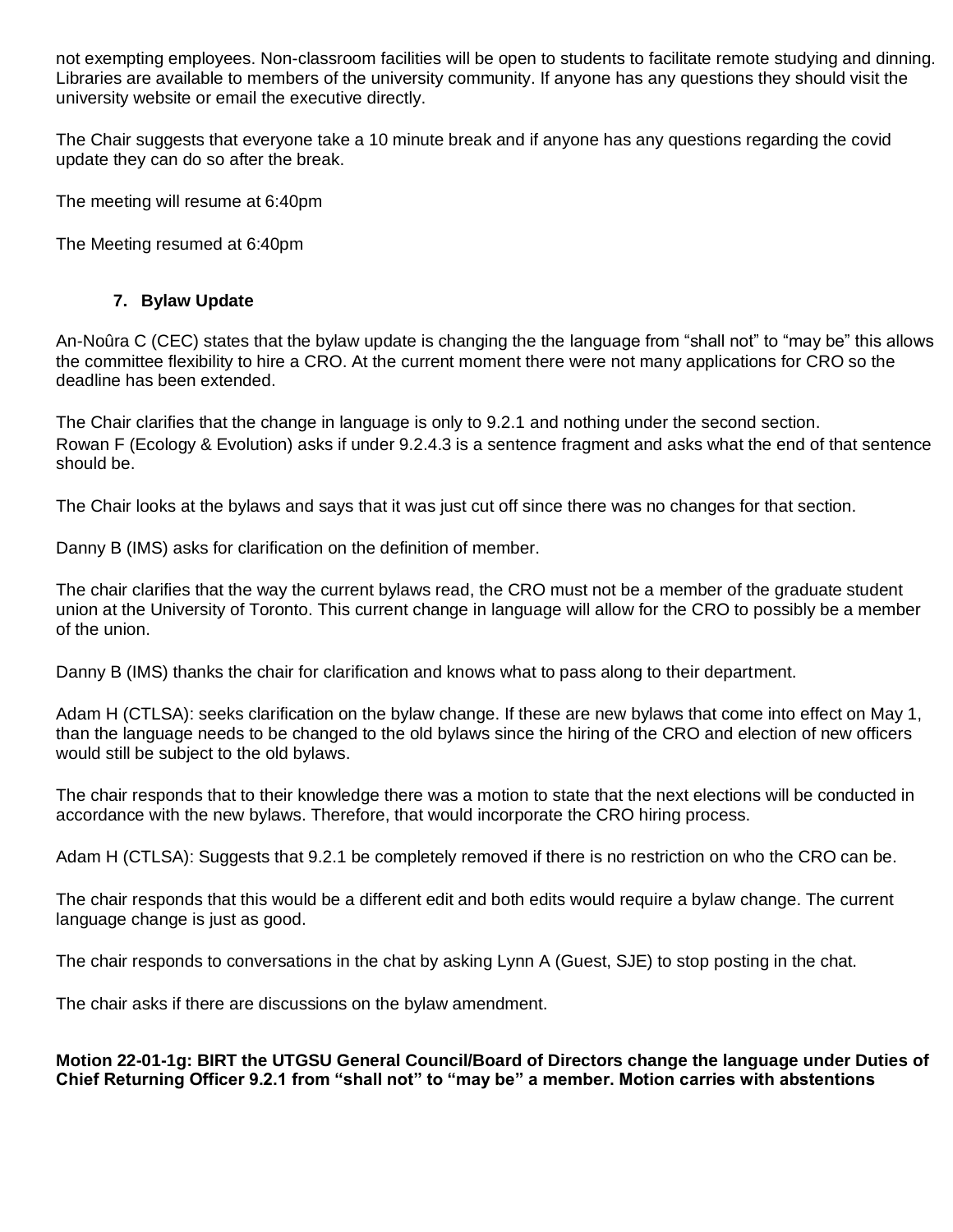### **8. Elections and Referenda Committee Update**

An-Noûra C (CEC) states that they need 3 individuals to join the elections and referenda committee.

The Chair suggests that more clarification about the position may be needed.

Brie (Executive Director) indicates that the position can be found under 8.3 of the current bylaws and clarifies that the committee works with the CRO to ensure the elections take place. They are also responsible for the all candidates meeting and organizing the campaigns debate where members can ask questions of those running. The current bylaws don't have a clear process for DRO and requires a representative from Div 1&2 and Div3&4. The current bylaws have shrunk this down to just 3 positions.

The chair asks if it matters which division individuals are from.

Brie (Executive Director) suggests that ideally if they came from different divisions but not necessary. Brie clarifies that the new bylaw framework comes into effect around the time of the elections. The new bylaws would be the body handling the elections.

The chair clarifies that the committee supports the CRO in running the election and in the event an issue arises during the election, the committee acts in the appeal process. The chair stresses the importance of the position and asks if there are any volunteers.

Mariam (Mathematics) asks for more clarity.

Brie (Executive Director) clarifies that every year during the elections there is a CRO and a committee struck to make sure that the elections run smoothly. Since the elections have moved online, the CRO oversees sending out the link to the members in order to vote and the committee ensures that the participants are following the election guidelines and handle any appeals or complaints that come through. The CRO handles all complaints first but in the event it needs to be escalated or appealed, the ERC renders a decision. The CRO does on average 60 hours of work and the committee is about 20 hours, but it depends on the election which varies every year.

The chair asks for any volunteers.

Lawson G (School of Environment): nominates themselves.

The Chair thanks Lawson G (School of the Environment) and encourages anyone else who is interested to do so.

The chair asks Lynn A (Guest, SJE) to stop posting in the chat and if they would like to be added to the speakers list to do so.

**Motion 22-01-1h: BIRT the UTGSU General Council/Board of Directors appoints Lawson G (School of Environment) to the Elections and Referenda Committee Moved: Lawson G (School of Environment) Seconded Joseph D (Political Science) Motion Carries with abstention.** 

### **9. Executive Impeachment (In-Camera)**

**Motion 22-01-1i: BIRT the UTGSU General Council/Board of Directors move the meeting in-camera. Moved by Joseph D (Political Science) Seconded Rowan F (Ecology & Evolution) Motion carries with abstention from Adam H (CTLSA)**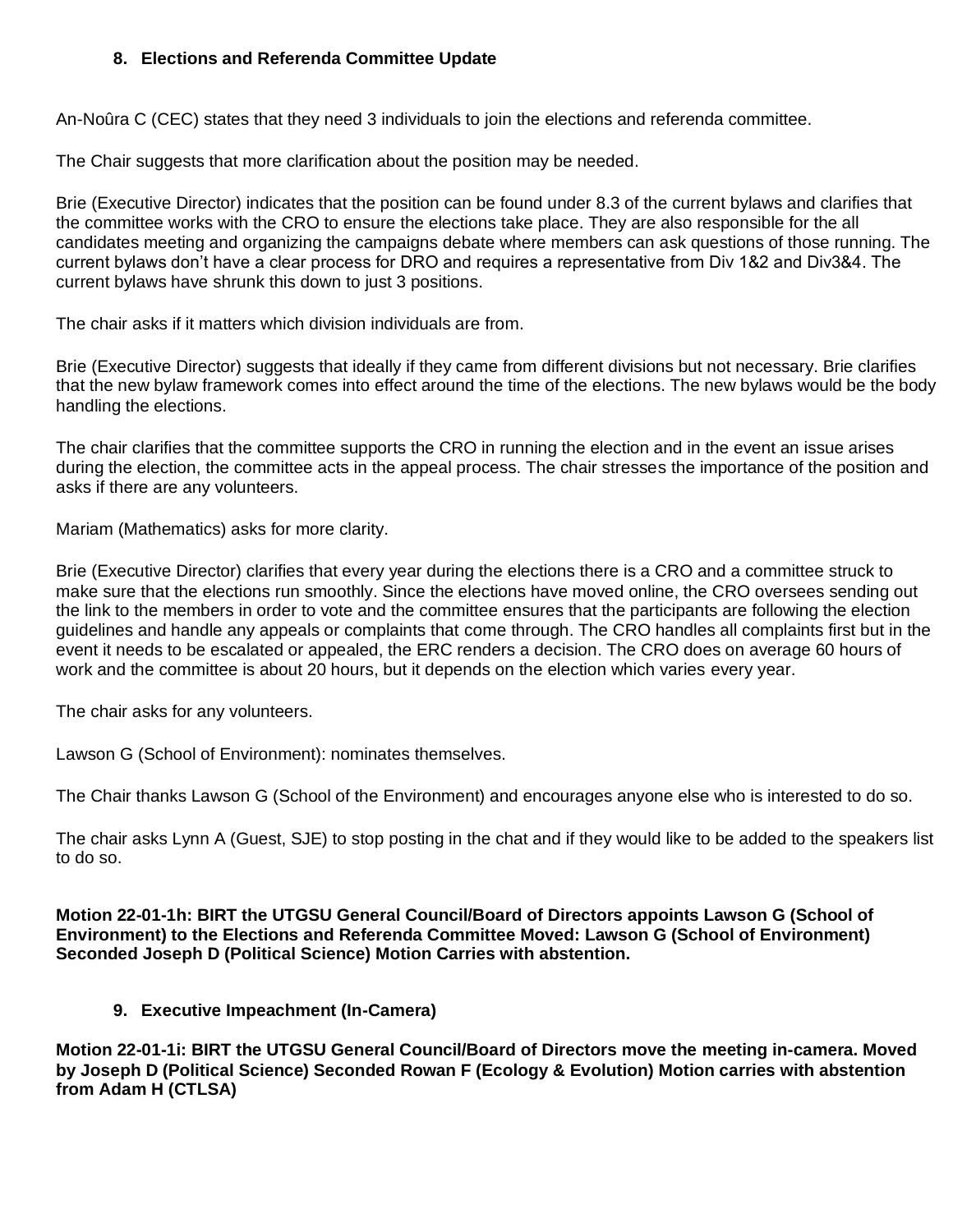The Chair indicates that the meeting has now moved out of camera.

Lwanga M (UGC) asks if they can read out a statement.

Adam H (CTLSA) says that a cease-and-desist order was sent to the executives

Danielle K (AFC 3&4) interrupts with a point of order

The chair agrees.

Dominic (Comp Lit) states that the spirit of the bylaw gives the individual who is being impeached the chance to defend themselves and understands that the emotional distress outweighs the notice and if the person feels they have the chance to prepare it's a good reason to break the bylaw.

The Chair states that the motion to discuss the impeachment must be unanimous and if you abstain, you are opposing the motion being discussed today.

### **Motion 22-01-1j: BIRT the UTGSU General Council/Board of Directors suspend the bylaw regarding notice in relation to the motion on the impeachment of the Internal Commissioner Motion fails with noted abstention from Adam H (CTLSA)**

The chair asks if Adam H (CTLSA) has shared the confidential response on their Facebook page

Adam H (CTLSA) responds that they did as well as on their blog

The chair indicates that this is a violation of procedure

Lwanga M (UGC) asks to move a motion to reprimand Adam H (CTLSA)

Adam H (CTLSA) point of order and states that the response from the commissioner was sent to the board of directors via the list serv and this is the second time they have been defamed and harassed by the organization.

Lamia (GSAS) point of order and asks if Adam H (CTLSA) was the member who brought forward the motion, can they also abstain from the motion and does this mean they are against it.

Chair clarifies that the motion was to suspend the bylaw and was not regarding the motion to impeach.

Sarah A (IC) states that Adam H (CTLSA) requested a written response from the executive regarding the allegations and the response was therefore included in the package that was shared to the council.

Hannah D (Music) asks what a reprimand can do to change the situation and states that this is the second time this has occurred.

The chair responds that the best the council can do is a collective "slap" on the hand and that the new bylaws have measures that will respond to issues like this in the future.

Adam H (CTLSA) point of order and asks what they are being reprimanded for.

Hannah D (Music) ask for there to be more respect towards the chair

**Motion 22-01-1k: BIRT the UTGSU General Council/Board of Directors reprimand Adam H (CTLSA) for sharing confidential information for an in-camera discussion on his social media and blog Moved: Lwanga (UGC) Seconded Joseph (Political Science) Motion Carries with abstention from Adam H (CTLSA)**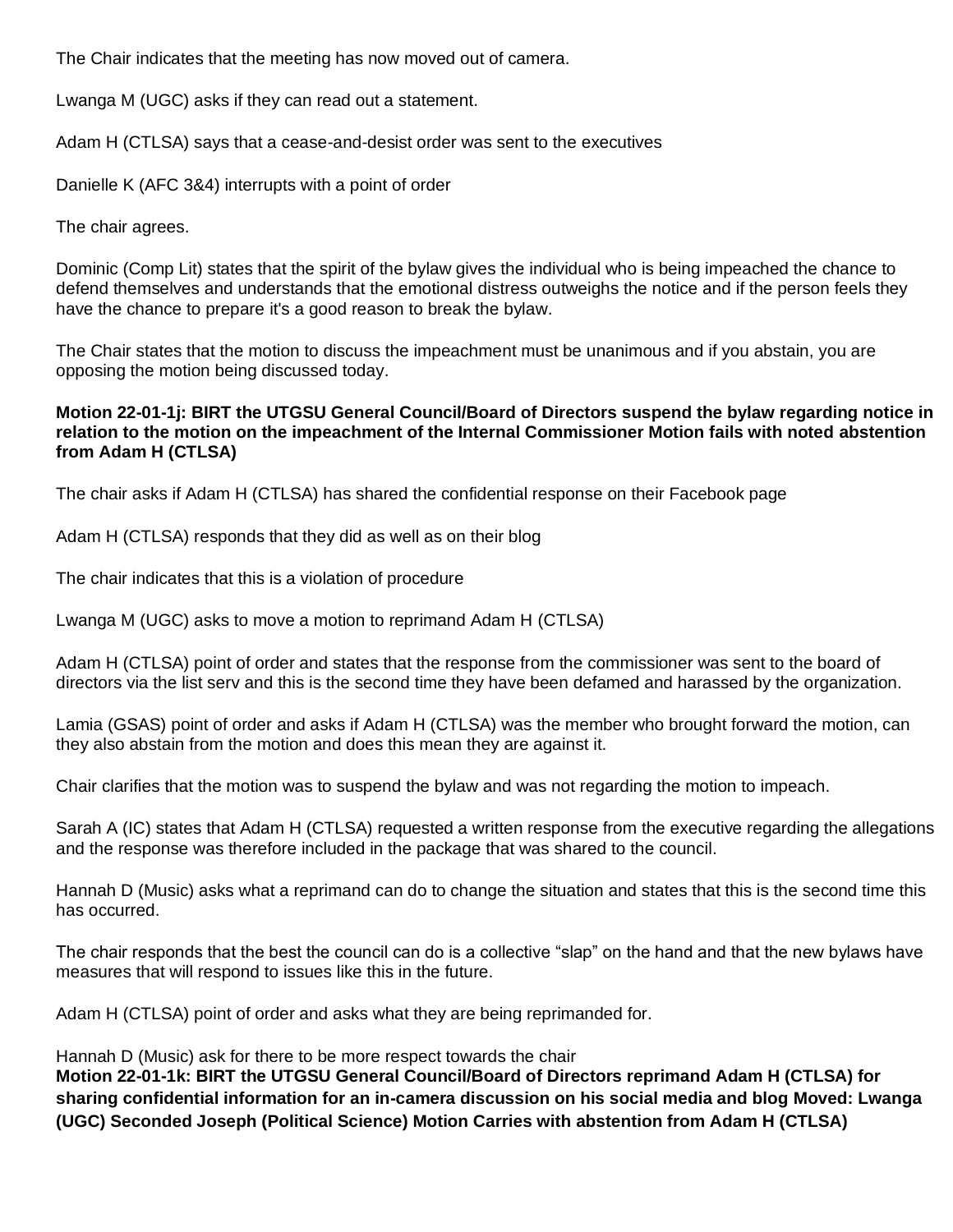# **10. Any Other Business**

There is no other business.

## **11. Adjournment**

Chair ends the meeting at 7:26pm and encourages everyone to take care.

Show

Hamish Russell General Council Chair

Menal Blair

Menal Blair Minute Taker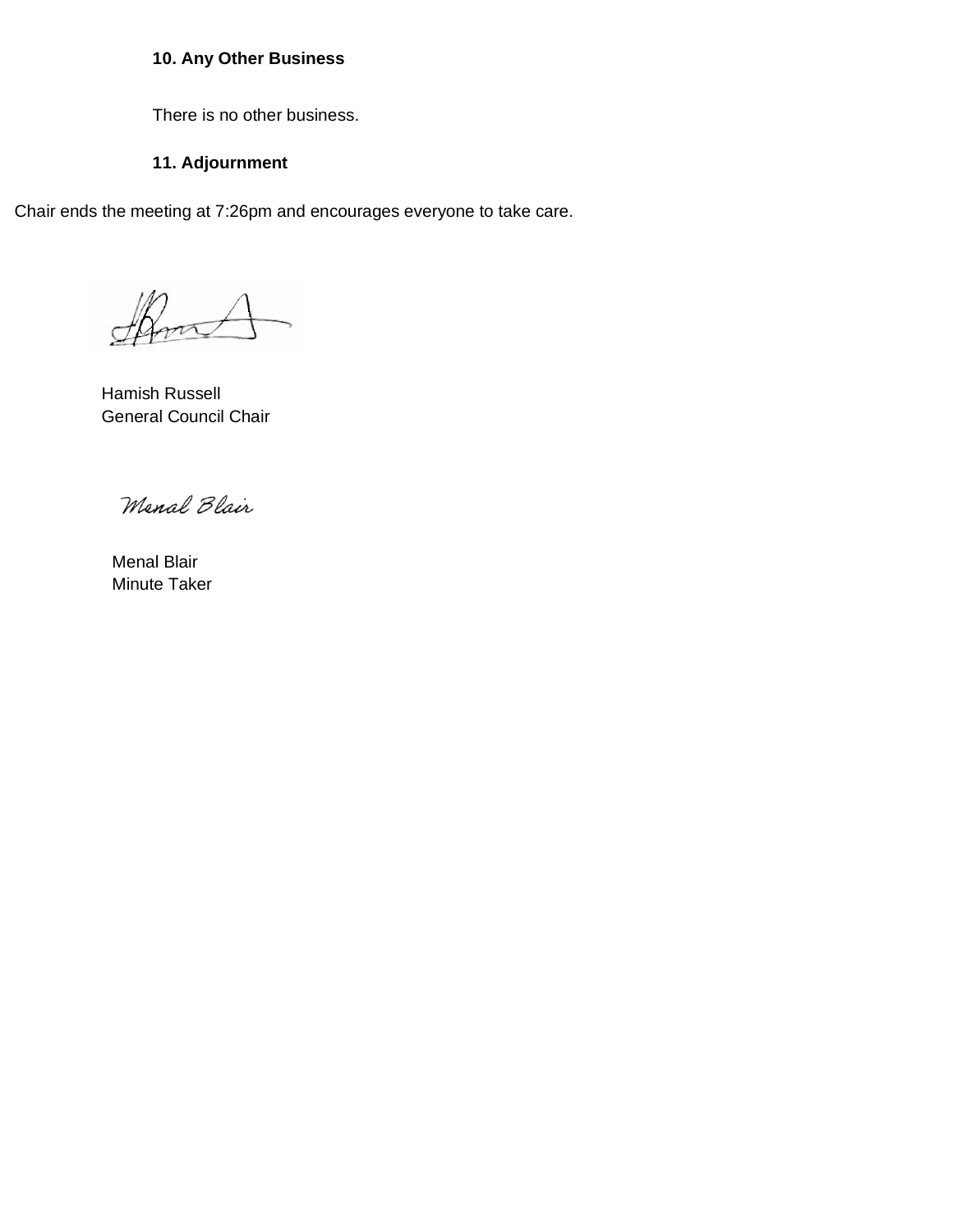UTGSU Council January 25, 2022

| <b>Department</b>                        | <b>First Name</b> | <b>Last Name</b>           |
|------------------------------------------|-------------------|----------------------------|
| Aerospace (UTIAS)                        | Daniel            | MacGregor                  |
| Anthropology                             | Jordan            | <b>Bryson</b>              |
| <b>APHD</b>                              | Diana             | <b>Burchell</b>            |
| Architecture                             | Alex              | Sheinbaum                  |
| Architecture, Landscape & Design         | Ophelia           | Lau                        |
| Biochemistry                             | <b>Nicholas</b>   | Silver                     |
| Biochemistry                             | Raabez            | Ahmad                      |
| <b>Biomedical Engineering</b>            | Janice            | Pang                       |
| <b>Biomedical Engineering</b>            | Mary              | Liu                        |
| Cell & Systems Biology                   | Kyungwook         | Kim                        |
| <b>Chemical Engineering</b>              | Sadaf             | Kashi Kalhour              |
| Chemistry                                | Grace             | Shimokura                  |
| Chemistry                                | Kirsten           | Yeung                      |
| Civil & Mineral Engineering              | Mennatallah       | Aln (name incomplete)      |
| Civil & Mineral Engineering              | Charles           | <b>Balkenbusch</b>         |
| Comparative Literature                   | Dominic           | Pizzolitto                 |
| <b>CTL</b>                               | Adam              | Hill                       |
| Dentistry                                | Omnia             | Elebary                    |
| <b>ECE</b>                               | <b>Nafiseh</b>    | Ghoroghc (name incomplete) |
| <b>Ecology and Evoloutionary Biology</b> | Rowan             | French                     |
| Economics                                | Albi              | <b>Bilali</b>              |
| English                                  | Erin              | <b>Baldwin</b>             |
| English                                  | Walter            | Villanueva                 |
| <b>Environmental Studies</b>             | Lawson            | Gillespie                  |
| <b>Exercise Sciences</b>                 | Christopher       | Pilieci                    |
| <b>Financial Economics</b>               | Anna              | Qu                         |
| Forestry                                 | Lauren            | (name incomplete)          |
| Geography and Planning                   | Liam              | Fox                        |
| <b>HAPSAT</b>                            | Adriana           | Ciocci                     |
| History                                  | Hannah            | Cooley                     |
| <b>HPME</b>                              | Victoria          | Davis                      |
| Immunology                               | Robbie            | Jin                        |
| Italian                                  | Jan               | Marta                      |
| Lab Medicine and Pathobiology            | Jasmine           | <b>Bhatti</b>              |
| Lab Medicine and Pathobiology            | Sasha             | Blay                       |
| Lab Medicine and Pathobiology            | Siobhan           | Wilson                     |
| Linguistics                              | Christy           | Moser                      |
| <b>Mathematics</b>                       | Mariam            | Alhawaj                    |
| <b>Mathematics</b>                       | David             | Miyamoto                   |
| Mechanical and Industrial Engineering    | Mohammad          | Roostaie                   |
| <b>Medical Biophysics</b>                | Aiden             | Gray                       |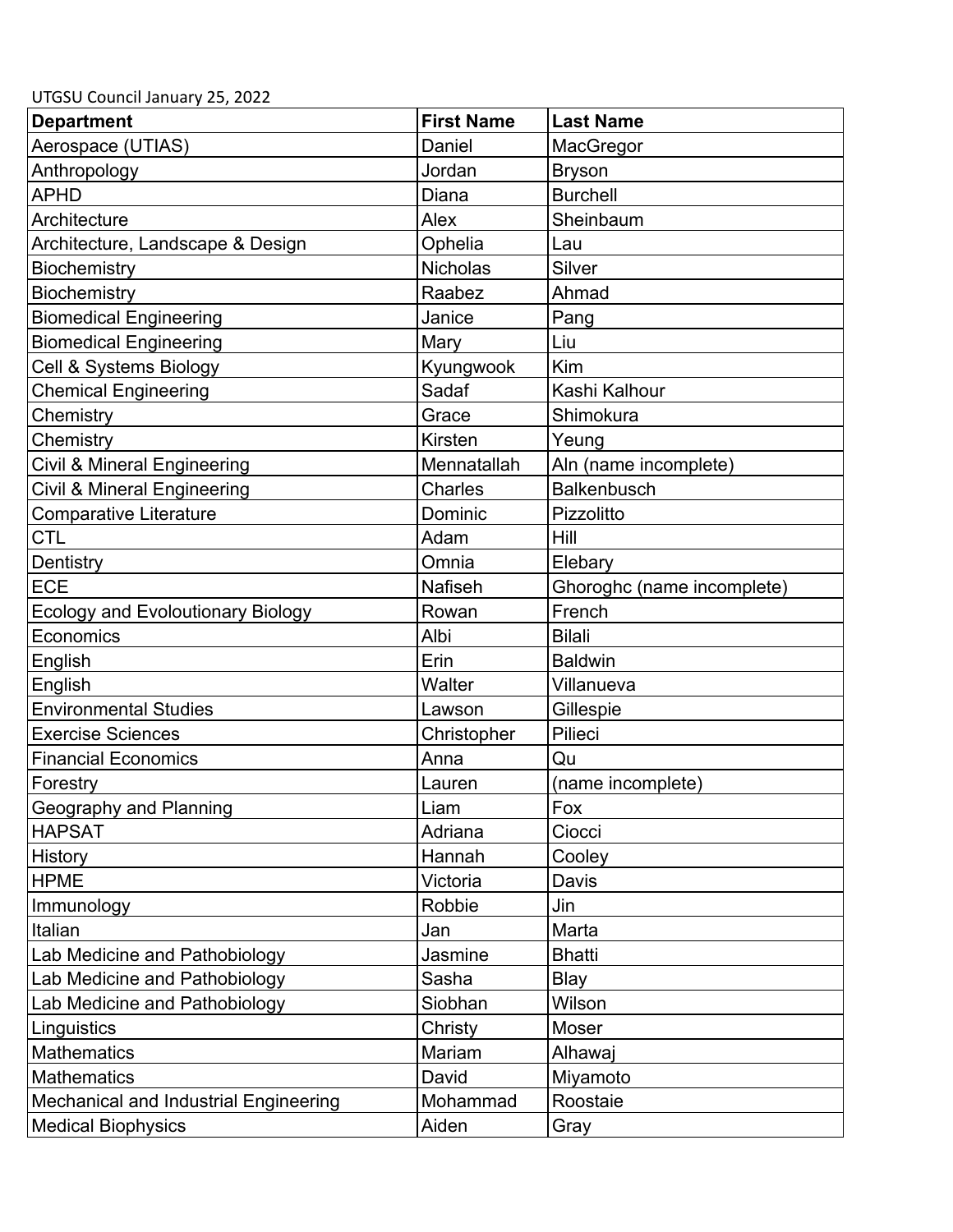| <b>Medical Biophysics</b>             | lan          | Cheong         |
|---------------------------------------|--------------|----------------|
| <b>Medical Research</b>               | Jason        | Tang           |
| <b>Medical Science</b>                | Daniel       | Diatlov        |
| <b>Medical Science</b>                | Danny        | <b>Bojic</b>   |
| <b>Medical Science</b>                | Shengjie     | Ying           |
| <b>Medieval Studies</b>               | Olena        | Κ              |
| <b>Molecular Genetics</b>             | Kiki         | Huang          |
| <b>Molecular Genetics</b>             | Anson        | Sathaseevan    |
| <b>Molecular Genetics</b>             | Emily        | Xiong          |
| <b>Molecular Genetics</b>             | losifina     | Fotiadou       |
| <b>Museum Studies</b>                 | Natalie      | Scola          |
| <b>Museum Studies</b>                 | Rebecca      | Ford           |
| <b>Music</b>                          | Kolby        | Zinger-Harris  |
| <b>Music</b>                          | Hannah       | Davis-Abraham  |
| <b>Nursing</b>                        | Claire       | Smith          |
| <b>Nutritional Sciences</b>           | Hailey       | Yang           |
| Occupational Science & Therapy        | Isabella     | Alonso         |
| Occupational Science & Therapy        | Jade         | Langille       |
| <b>Pharmaceutical Sciences</b>        | <b>Chris</b> | Rodgers        |
| Pharmacology                          | Nidhi        | Kulkarni       |
| <b>Physical Therapy</b>               | Danielle     | Tsirulnikov    |
| <b>Physical Therapy</b>               | Farhanna     | Hassanali      |
| <b>Physical Therapy</b>               | Tyler        | Muirhead       |
| Physics                               | Robyn        | Learn          |
| Physiology                            | Sajad        | Sadat          |
| <b>Political Science</b>              | Jenna        | Quelch         |
| <b>Political Science</b>              | Joseph       | Dattilo        |
| <b>Political Science</b>              | Selin        | Kepenek        |
| Psychology                            | Ella         | Lam            |
| Psychology                            | Nayani       | Ramakrishnan   |
| <b>Public Health</b>                  | Heba         | Qazilbash      |
| <b>Public Health</b>                  | Lily Thao    | Nguyen         |
| <b>Public Policy &amp; Governance</b> | Padraic      | <b>Berting</b> |
| <b>Rehabilitation Sciences</b>        | Lina         | Musa           |
| <b>Religious Studies</b>              | Anna         | Cwikla         |
| Scarborough GSAS                      | Keuna        | Jeon           |
| Scarborough GSAS                      | Lamia        | Akbar          |
| Slavic Lang & Lit                     | Kirsten      | <b>Tarves</b>  |
| Social Justice Education              | Joel         | Mukwedeya      |
| Social Work - PhD                     | Michael      | Wall           |
| Social Work MSW                       | Liz          | Tettman        |
| Social Work MSW                       | Ruben        | Rosen          |
| Sociology                             | Maria        | Finnsdottir    |